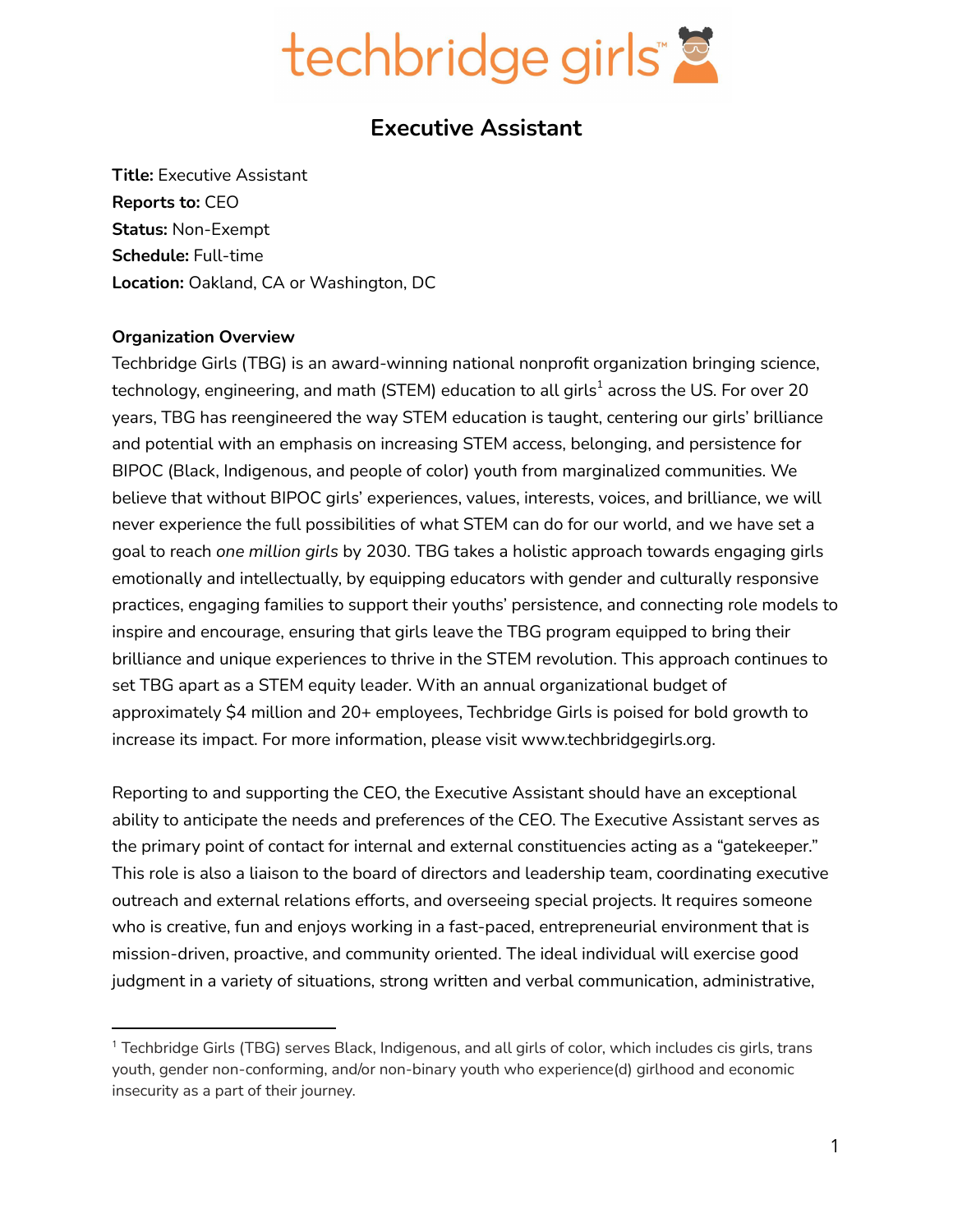# techbridge girls"

technical, and organizational skills, and the ability to maintain a realistic balance among multiple priorities.

### **RESPONSIBILITIES**

- 1. Executive Support
	- Completes a variety of administrative tasks for the CEO including: managing an extremely active calendar; completing expense reports; entering and updating contacts and funder information into Salesforce; preparing, often confidential, correspondence; arranging travel plans; and managing email.
	- Communicates on behalf of the CEO with Board members, donors/funders, staff, and others. Writes first drafts of communications to external stakeholders, including donor acknowledgment letters and other funder correspondence.
	- Researches and follows up on issues and concerns addressed to the CEO, including those of a sensitive nature, and determines the appropriate course of action.
	- Is a liaison between the CEO and TBG staff, as appropriate.
	- Keeps the CEO informed of upcoming commitments and responsibilities, following up appropriately.
	- Prioritizes work appropriately and proactively, ensuring that work is completed on time, often with tight deadlines. Confers, as appropriately, with the CEO and or other parties when there are conflicting needs or deadlines.
	- Produces meeting materials, PowerPoint, draft agendas, and related deliverables.
	- Assists with individual and institutional donors work, including, managing development and outreach calendar, donor visits, and other related functions, creating reports for presentations, maintaining donor and prospect records, maintaining confidential donor notes, and preparing cultivation packages.

2. Board Support and Liaison

- Coordinates board and committee meetings and activities, including: scheduling and arranging meeting logistics; preparing Board and committee materials; providing support at meetings; and transcribing and disseminating minutes
- Maintains discretion and confidentiality in relationships with all Board members.
- 3. Organization-Wide Support
	- Assists with new employee onboarding and offboarding.
	- Manages mail, monitors and responds to general phone messages, and manages multiple shared workspaces.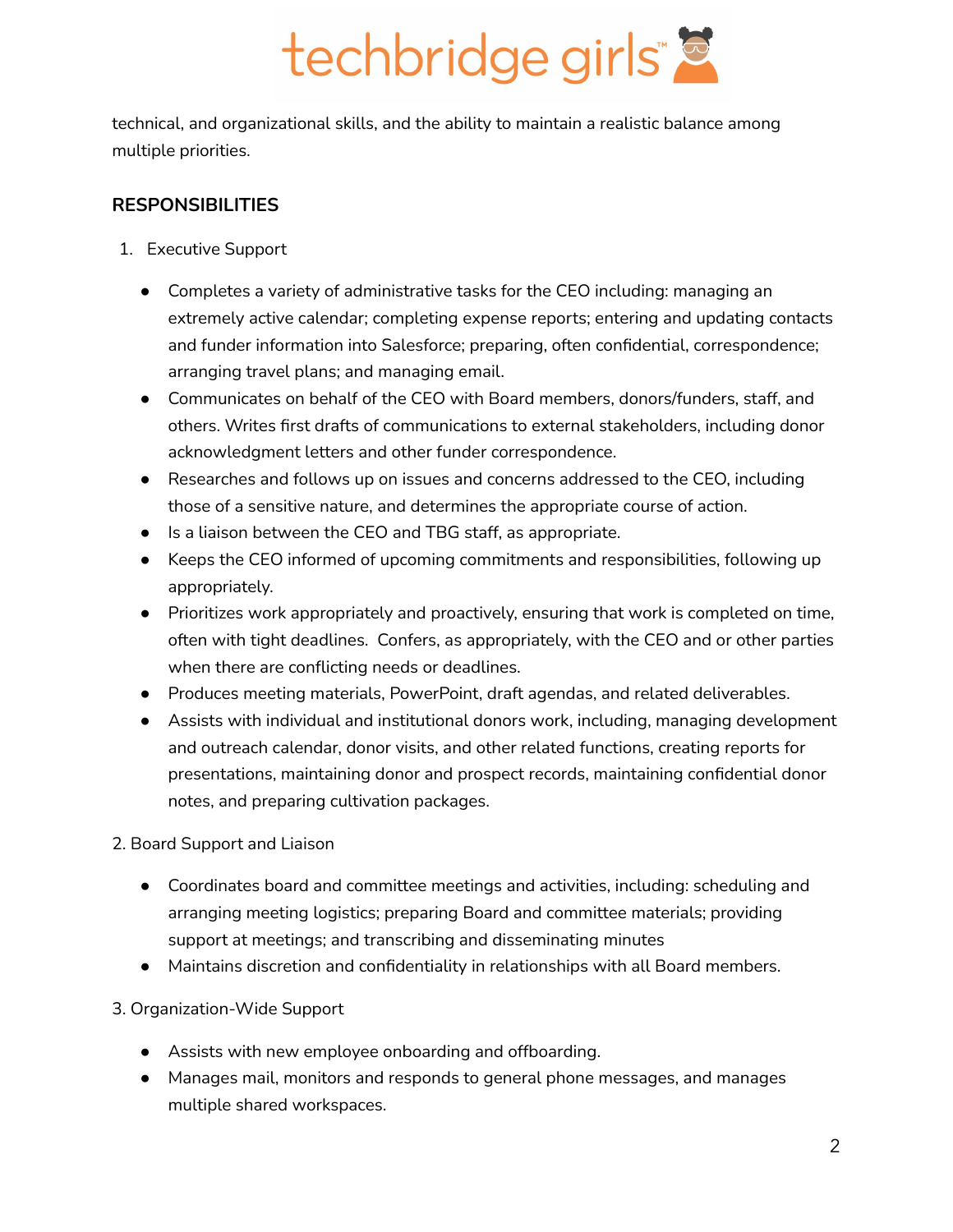# techbridge girls"

- Provides leadership to build relationships crucial to the Organization's success and manages a variety of special projects for the CEO.
- Plans, coordinates, and executes all staff gatherings.

### **Qualifications**

The Executive Assistant will be committed to Techbridge Girls' strategy, mission, and vision. All candidates should bring at least 3-5 years of administrative experience. The ideal candidate will be/have:

- Expert in Google Applications and MS Office Suite, especially email, calendar, tasks; proficiency with Word/Docs, Excel/Sheets, PowerPoint/Slides, and Internet research and social media applications a plus.
- Tech savvy and comfortable working with various systems and software (e.g., Asana, Salesforce, Canva, Adobe Design, etc.)
- Excellent organizational skills with outstanding attention to detail and follow-through.
- Very strong listening, written, and oral communication skills.
- Very strong interpersonal skills and the ability to build relationships with various stakeholders, including staff, Board members, external partners, and donors/funders.
- Proven ability to handle confidential information with discretion, be adaptable to competing demands, and demonstrate a high level of customer/client service and response.
- Ability to meet deadlines in a fast-paced environment.
- Adaptable and resourceful team player and able to work independently.
- Demonstrates proactive approaches to problem-solving with strong decision-making capability.
- Emotional maturity.

### **OUR TEAM**

We dream big and we work hard. Our work is challenging and fast-paced. You will join a collaborative team of leaders who value equity and inclusion as the foundation of advancing our urgent mission. We rely on creativity, flexibility, listening, critical thinking, and humor to bring out the best in each other, our partners, and all our program participants.

Appreciation matters here and comes to life in how we celebrate each other's milestones (birthdays, work anniversaries, individual appreciation days), as well as the team wins. We also express appreciation to each other in how we give and receive feedback and how we set goals. We continuously look for new ways to maintain a culture where our people's talents are nourished and can shine. Techbridge Girls offers competitive compensation and generous benefits, including: